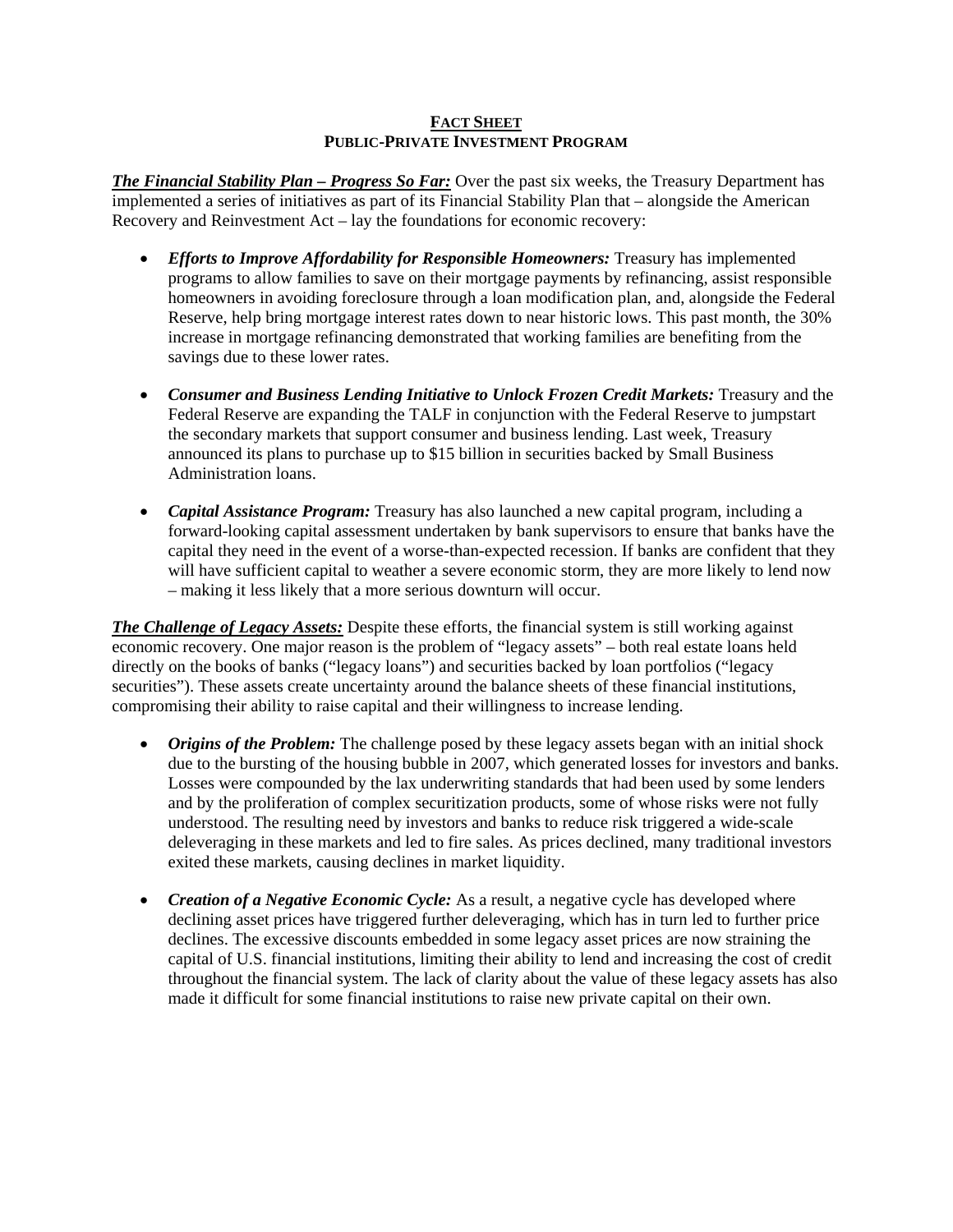## **The Public-Private Investment Program for Legacy Assets**

To address the challenge of legacy assets, Treasury – in conjunction with the Federal Deposit Insurance Corporation and the Federal Reserve – is announcing the Public-Private Investment Program as part of its efforts to repair balance sheets throughout our financial system and ensure that credit is available to the households and businesses, large and small, that will help drive us toward recovery.

*Three Basic Principles:* Using \$75 to \$100 billion in TARP capital and capital from private investors, the Public-Private Investment Program will generate \$500 billion in purchasing power to buy legacy assets – with the potential to expand to \$1 trillion over time. The Public-Private Investment Program will be designed around three basic principles:

- *Maximizing the Impact of Each Taxpayer Dollar:* First, by using government financing in partnership with the FDIC and Federal Reserve and co-investment with private sector investors, substantial purchasing power will be created, making the most of taxpayer resources.
- *Shared Risk and Profits With Private Sector Participants:* Second, the Public-Private Investment Program ensures that private sector participants invest alongside the taxpayer, with the private sector investors standing to lose their entire investment in a downside scenario and the taxpayer sharing in profitable returns.
- *Private Sector Price Discovery:* Third, to reduce the likelihood that the government will overpay for these assets, private sector investors competing with one another will establish the price of the loans and securities purchased under the program.

*The Merits of This Approach:* This approach is superior to the alternatives of either hoping for banks to gradually work these assets off their books or of the government purchasing the assets directly. Simply hoping for banks to work legacy assets off over time risks prolonging a financial crisis, as in the case of the Japanese experience. But if the government acts alone in directly purchasing legacy assets, taxpayers will take on all the risk of such purchases – along with the additional risk that taxpayers will overpay if government employees are setting the price for those assets.

*Two Components for Two Types of Assets*: The Public-Private Investment Program has two parts, addressing both the legacy loans and legacy securities clogging the balance sheets of financial firms:

- *Legacy Loans:* The overhang of troubled legacy loans stuck on bank balance sheets has made it difficult for banks to access private markets for new capital and limited their ability to lend.
- *Legacy Securities:* Secondary markets have become highly illiquid, and are trading at prices below where they would be in normally functioning markets. These securities are held by banks as well as insurance companies, pension funds, mutual funds, and funds held in individual retirement accounts.

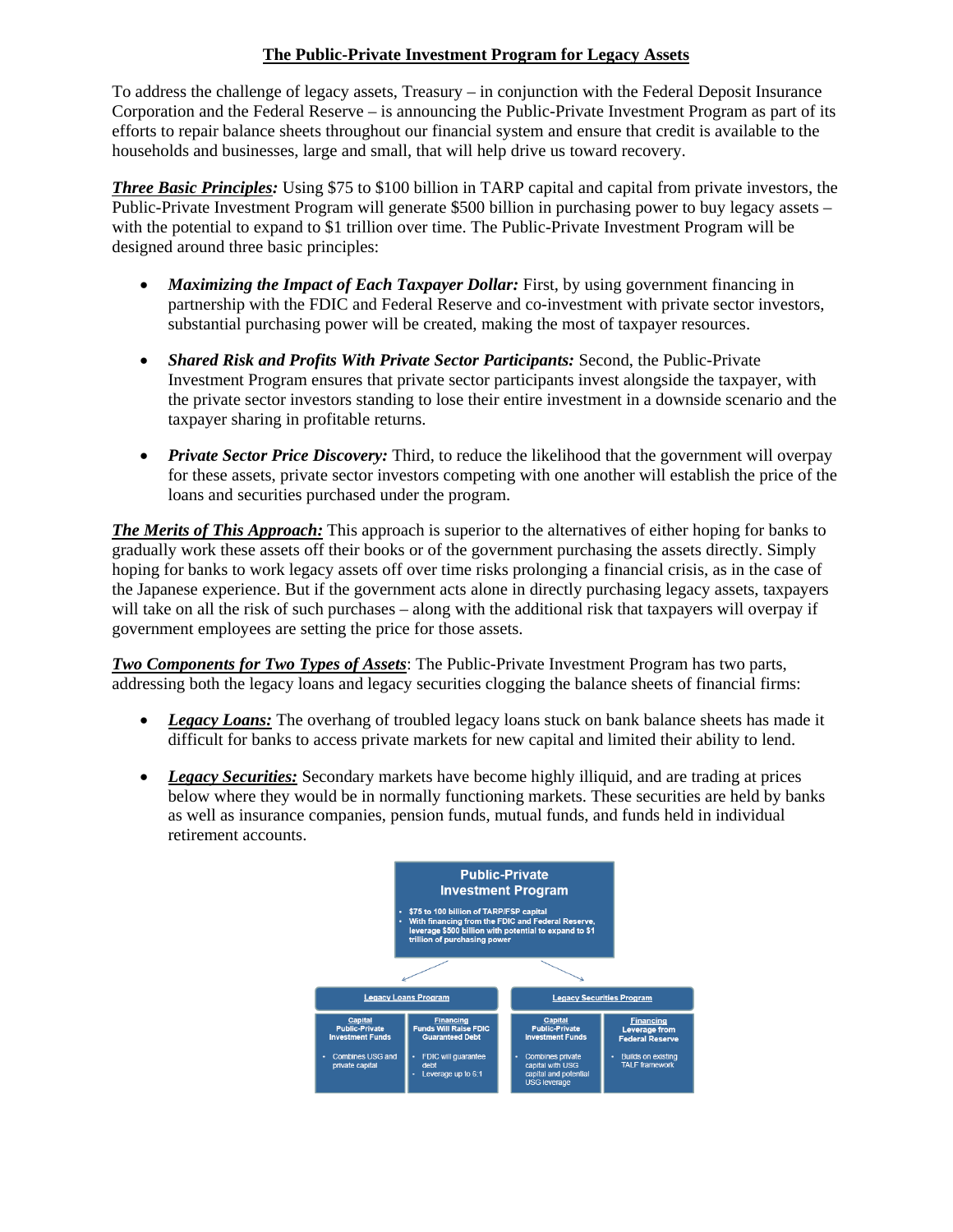*The Legacy Loans Program:* To cleanse bank balance sheets of troubled legacy loans and reduce the overhang of uncertainty associated with these assets, the Federal Deposit Insurance Corporation and Treasury are launching a program to attract private capital to purchase eligible legacy loans from participating banks through the provision of FDIC debt guarantees and Treasury equity co-investment. Treasury currently anticipates that approximately half of the TARP resources for legacy assets will be devoted to the Legacy Loans Program, but our approach will allow for flexibility to allocate resources where we see the greatest impact.

- *Involving Private Investors to Set Prices:* A broad array of investors are expected to participate in the Legacy Loans Program. The participation of individual investors, pension plans, insurance companies and other long-term investors is particularly encouraged. The Legacy Loans Program will facilitate the creation of individual Public-Private Investment Funds which will purchase asset pools on a discrete basis. The program will boost private demand for distressed assets that are currently held by banks and facilitate market-priced sales of troubled assets.
- *Using FDIC Expertise to Provide Oversight:* The FDIC will provide oversight for the formation, funding, and operation of these new funds that will purchase assets from banks.
- *Joint Financing from Treasury, Private Capital and FDIC:* Treasury and private capital will provide equity financing and the FDIC will provide a guarantee for debt financing issued by the Public-Private Investment Funds to fund asset purchases. The Treasury will manage its investment on behalf of taxpayers to ensure the public interest is protected. The Treasury intends to provide 50 percent of the equity capital for each fund, but private managers will retain control of asset management subject to rigorous oversight from the FDIC.
- *The Process for Purchasing Assets Through The Legacy Loans Program:* Purchasing assets in the Legacy Loans Program will occur through the following process:
	- o *Banks Identify the Assets They Wish to Sell:* To start the process, banks will decide which assets – usually a pool of loans – they would like to sell. The FDIC will conduct an analysis to determine the amount of funding it is willing to guarantee. Leverage will not exceed a 6-to-1 debt-to-equity ratio. Assets eligible for purchase will be determined by the participating banks, their primary regulators, the FDIC and Treasury. Financial institutions of all sizes will be eligible to sell assets.
	- o *Pools Are Auctioned Off to the Highest Bidder:* The FDIC will conduct an auction for these pools of loans. The highest bidder will have access to the Public-Private Investment Program to fund 50 percent of the equity requirement of their purchase.
	- o *Financing Is Provided Through FDIC Guarantee*: If the seller accepts the purchase price, the buyer would receive financing by issuing debt guaranteed by the FDIC. The FDIC-guaranteed debt would be collateralized by the purchased assets and the FDIC would receive a fee in return for its guarantee.
	- o *Private Sector Partners Manage the Assets:* Once the assets have been sold, private fund managers will control and manage the assets until final liquidation, subject to strict FDIC oversight.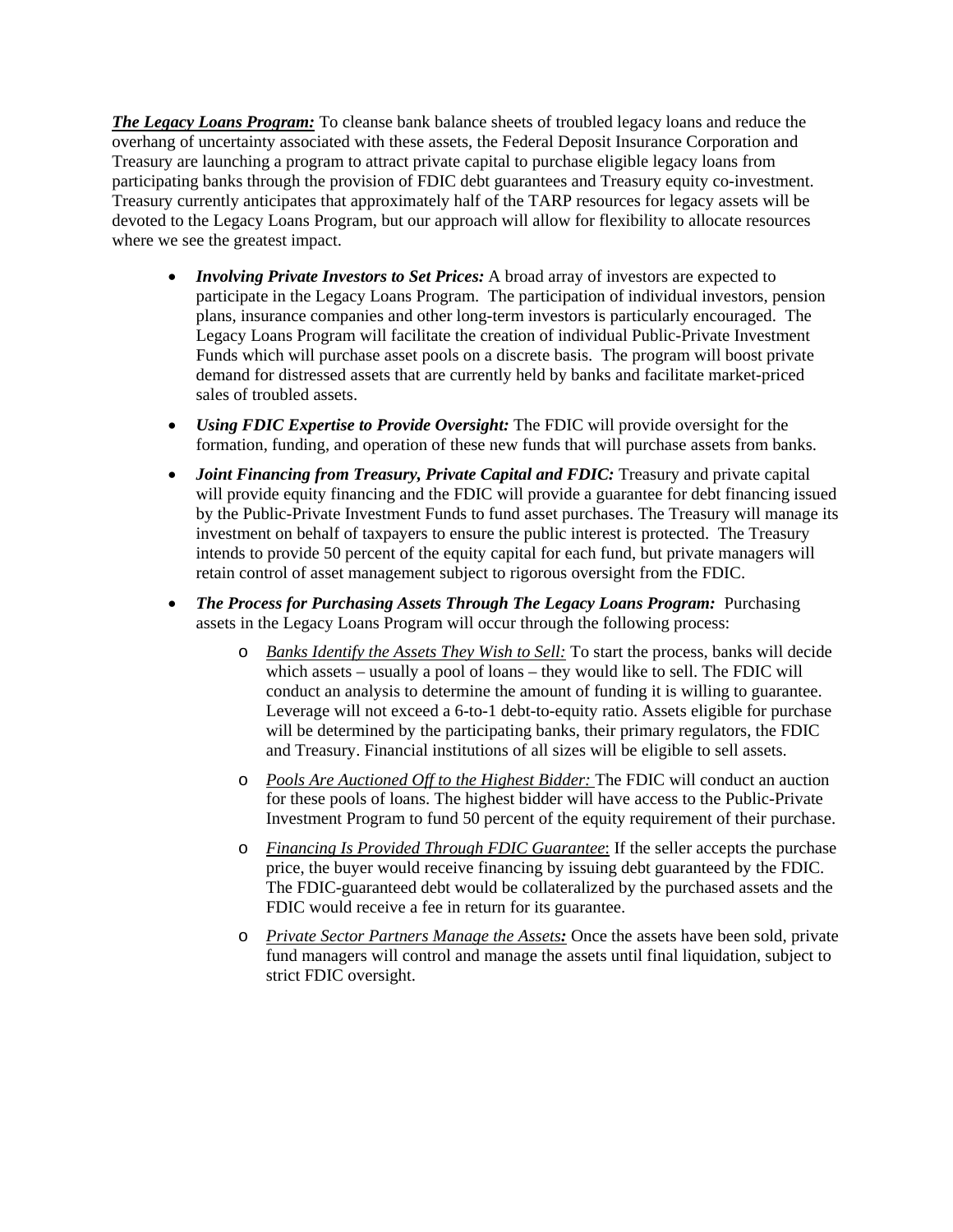## **Sample Investment Under the Legacy Loans Program**

**Step 1:** If a bank has a pool of residential mortgages with \$100 face value that it is seeking to divest, the bank would approach the FDIC.

**Step 2:** The FDIC would determine, according to the above process, that they would be willing to leverage the pool at a 6-to-1 debt-to-equity ratio.

**Step 3:** The pool would then be auctioned by the FDIC, with several private sector bidders submitting bids. The highest bid from the private sector – in this example, \$84 – would be the winner and would form a Public-Private Investment Fund to purchase the pool of mortgages.

**Step 4:** Of this \$84 purchase price, the FDIC would provide guarantees for \$72 of financing, leaving \$12 of equity.

**Step 5:** The Treasury would then provide 50% of the equity funding required on a side-by-side basis with the investor. In this example, Treasury would invest approximately \$6, with the private investor contributing \$6.

**Step 6:** The private investor would then manage the servicing of the asset pool and the timing of its disposition on an ongoing basis – using asset managers approved and subject to oversight by the FDIC.

*The Legacy Securities Program:* The goal of this program is to restart the market for legacy securities, allowing banks and other financial institutions to free up capital and stimulate the extension of new credit. The resulting process of price discovery will also reduce the uncertainty surrounding the financial institutions holding these securities, potentially enabling them to raise new private capital. The Legacy Securities Program consists of two related parts designed to draw private capital into these markets by providing debt financing from the Federal Reserve under the Term Asset-Backed Securities Loan Facility (TALF) and through matching private capital raised for dedicated funds targeting legacy securities.

- **1.** *Expanding TALF to Legacy Securities to Bring Private Investors Back into the Market***:** The Treasury and the Federal Reserve are today announcing their plans to create a lending program that will address the broken markets for securities tied to residential and commercial real estate and consumer credit. The intention is to incorporate this program into the previously announced Term Asset-Backed Securities Facility (TALF).
	- *Providing Investors Greater Confidence to Purchase Legacy Assets:* As with securitizations backed by new originations of consumer and business credit already included in the TALF, we expect that the provision of leverage through this program will give investors greater confidence to purchase these assets, thus increasing market liquidity.
	- *Funding Purchase of Legacy Securities:* Through this new program, non-recourse loans will be made available to investors to fund purchases of legacy securitization assets. Eligible assets are expected to include certain non-agency residential mortgage backed securities (RMBS) that were originally rated AAA and outstanding commercial mortgage-backed securities (CMBS) and asset-backed securities (ABS) that are rated AAA.
	- *Working with Market Participants:* Borrowers will need to meet eligibility criteria. Haircuts will be determined at a later date and will reflect the riskiness of the assets